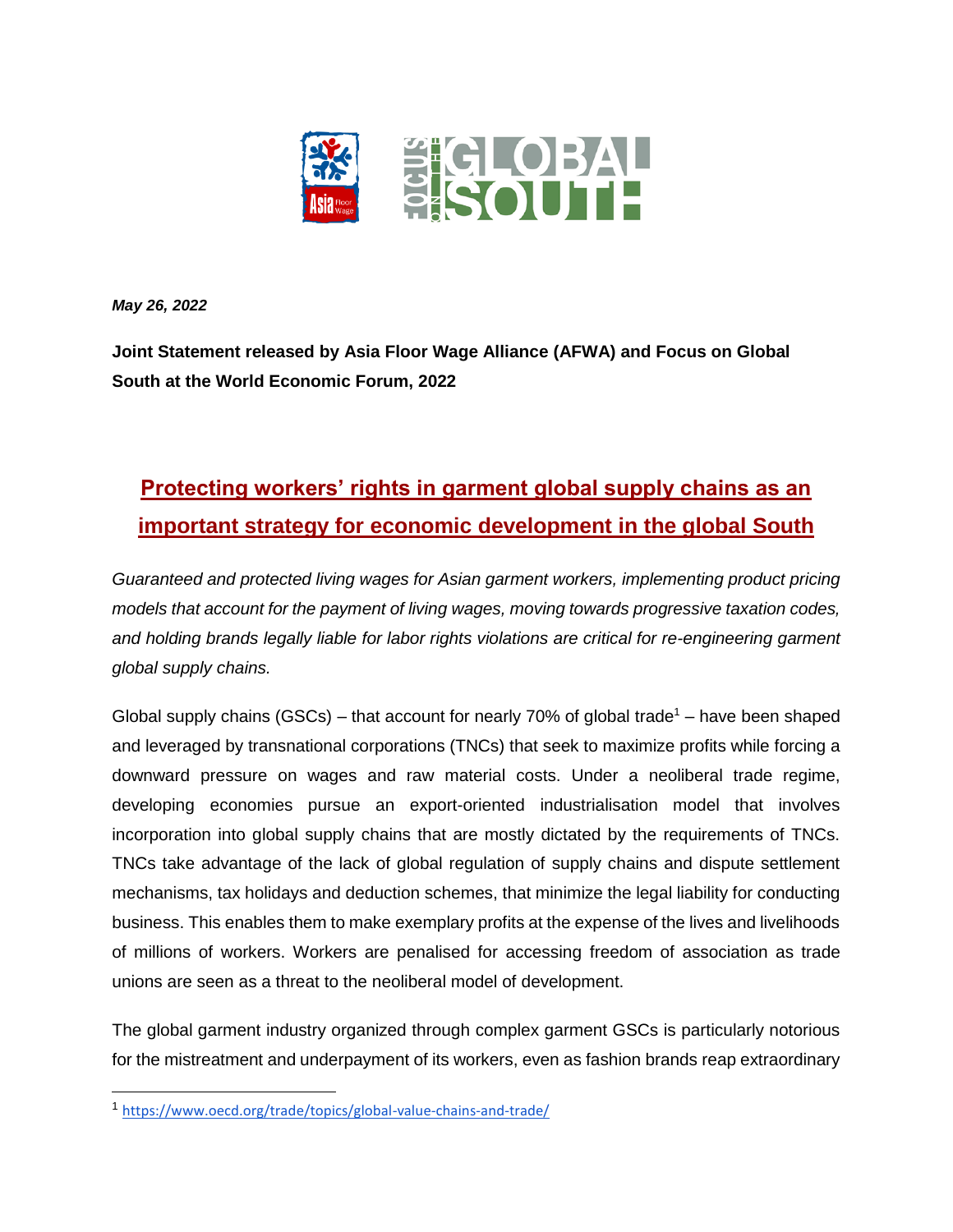profits. **The garment industry is widely seen as a stepping stone to further industrialisation by developing countries as it is labor intensive with low barriers to entry. Though incorporation into garment GSCs promised industrial development, employment, and decent wages, the industry, steered by the decisions of fashion brands, has failed to deliver on these developmental outcomes for the global South.** The garment workforce, predominantly women from marginalized groups, including migrants, religious minorities, and caste-oppressed communities, are forced to accept non-standard forms of employment, with precarious job contracts, as well as low and insecure wages. **Brands also do not pay taxes to Asian governments, despite taking advantage of the resources in production regions.**

The Covid-19 pandemic and resultant global recession further aggravated pre-existing inequalities and exploitative relationships within garment GSCs. Asian garment workers and garment production countries were forced to subsidize the profits of large fashion brands headquartered in the global North. During the pandemic-induced recession, fashion brands engaged in harmful and unilateral actions to minimize any reduction in profits and safeguard their businesses, such as cancellations of orders, refusal to pay for finished products, and demanding deep discounts. These actions led to severe losses for the Asian garment industry, with several garment factories closing down temporarily or permanently. This in turn resulted in widespread loss of employment and massive wage theft for Asian garment workers – many of them women who were left without access to work or wages, and consequently, food, shelter, healthcare or education for their children.<sup>2</sup>

The irresponsible business practices by brands also perpetuated informalisation – that further impeded access to healthcare and other social services, increased gender disparities, and exposed workers to occupational and health risks including sexual harassment.<sup>3</sup> Garment workers' households were pushed far below the poverty line and took on large debts in order to survive – leading to long term and intergenerational transfer of poverty and indebtedness. $4$ 

Arbitrary decisions by fashion brands worsened the welfare of garment workers and revealed once again the systemic inequalities that undergird garment GSCs.

 $\overline{a}$ 

<sup>&</sup>lt;sup>2</sup> <https://asia.floorwage.org/covid/money-heist-covid-19-wage-theft-in-global-garment-supply-chains/>

<sup>3</sup> [https://focusweb.org/grey-economy-and-sickly-recovery-informal-women-workers-in-pandemic-ravaged](https://focusweb.org/grey-economy-and-sickly-recovery-informal-women-workers-in-pandemic-ravaged-philippines/)[philippines/](https://focusweb.org/grey-economy-and-sickly-recovery-informal-women-workers-in-pandemic-ravaged-philippines/)

<sup>4</sup> <https://asia.floorwage.org/covid/money-heist-covid-19-wage-theft-in-global-garment-supply-chains/>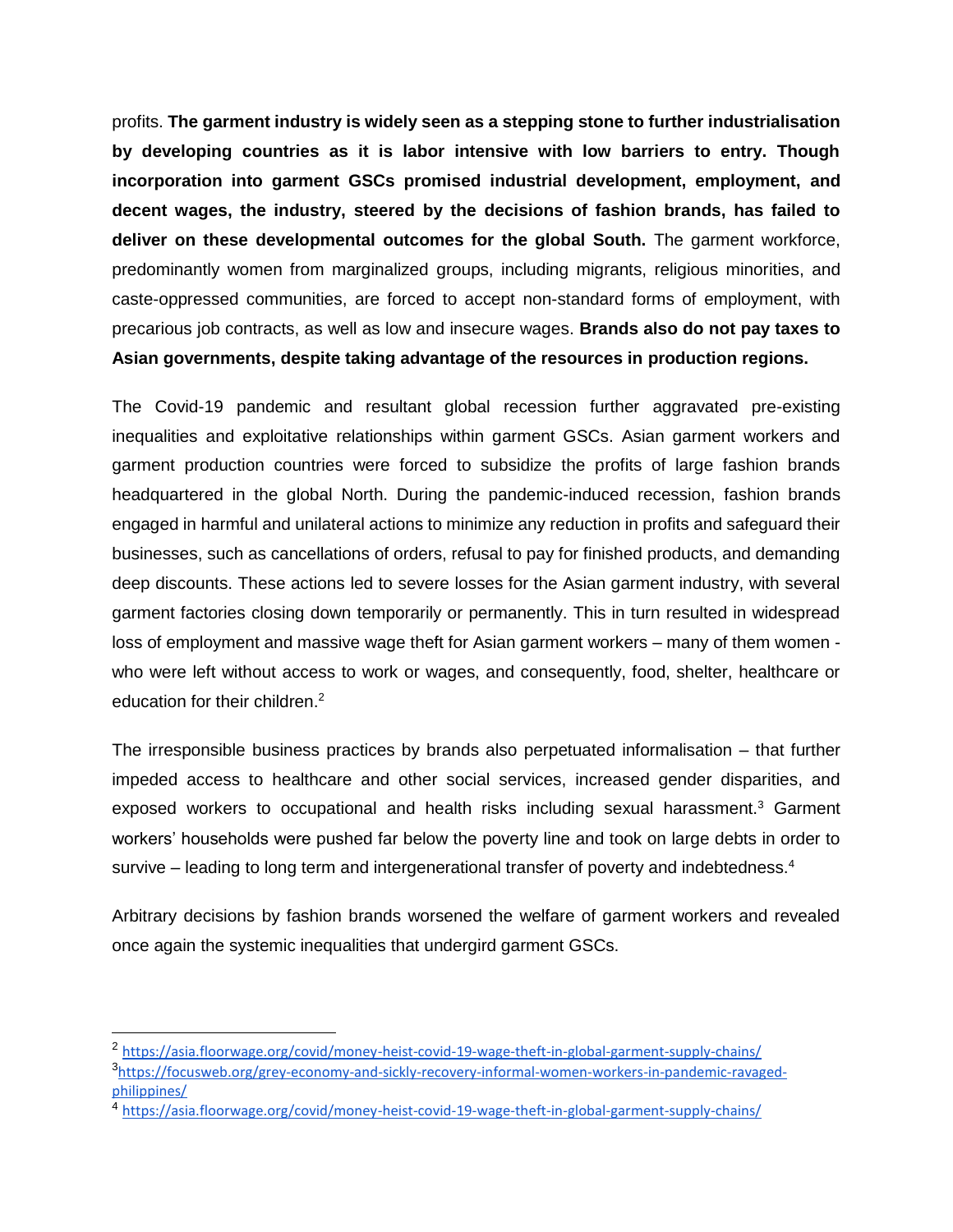## **Towards Redistribution of Profits and Regulation of Garment GSCs**

The Asian garment labour movement has identified urgent structural shifts within garment GSCs that can address unequal and exploitative relationships between corporations in the global North and Asian garment workers and production countries. These structural shifts demand a redistribution of profits down the supply chains and this can be implemented with the following tools:

*Guaranteed, protected, adequate living wages*: The Asian labour movement has long demanded the redistribution of profits in GSCs through a guaranteed and protected living wage. **Whereas Asian suppliers are responsible for statutory and legal minimum wages within the country, brands must contribute, through legally binding mechanisms, to closing the growing gap between living wage and minimum wage.** This requires strong labor market institutions which promote union driven and monitored processes for payment of living wages, such as the Wage Forward Campaign for Enforceable and Binding Agreements on Living Wages.

*Moving towards higher product pricing to adequately compensate workers*: Fashion brands ensure their competitiveness within the fast fashion market by transferring the costs of manufacturing low-cost garments to Asian garment workers in the form of low, insecure and stagnant wages. **To ensure fair redistribution of profits, a global readjustment towards higher prices by consumer markets and brands through a pricing model that enables adequate compensation is needed.**

*Taxation of transnational corporations:* In lower income countries tax revenue is more urgently needed due to lower per capita national incomes and a smaller percentage of national incomes converted to government revenue compared with developed countries. Despite this, TNCs drive developing economies to compete for investment by offering tax incentives, accelerating the race to the bottom. This harmful tax competition diverts potential revenue from where it is urgently needed, leaves developing countries more vulnerable in times of crisis, and belies sustainable recovery. To mitigate this**, fashion brands must contribute to public spending on workers' welfare and social security in production countries.**

*Legal Paradigm for Brand Accountability:* **Asian garment workers and their trade unions are attempting to build a legal paradigm within garment GSCs that places the highest form of accountability on fashion brands, as joint employers of workers**. Through these litigation efforts, the Asian garment labour movement demonstrates that brands set the terms and conditions of their employment, including access to work, secure contracts and adequate wages,